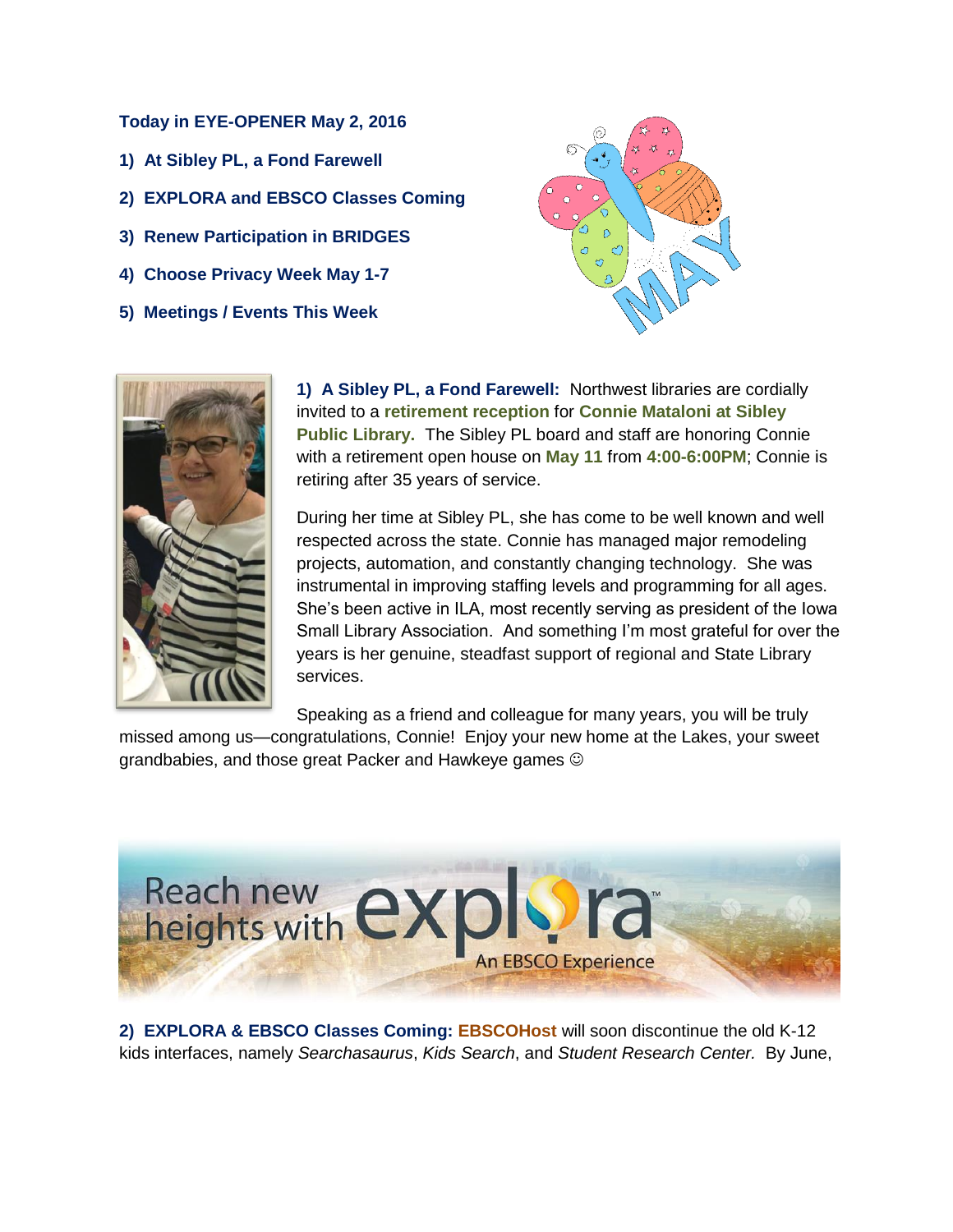EBSCO will replace these interfaces with a graphic-driven search called **EXPLORA**, combining content with easy-to-use with functionality. Jay Peterson has more: "...you may have received an email asking you to upgrade your EBSCOHost account to EXPLORA. Please know that you can disregard that message because the State Library's statewide account ha<sup>s</sup> already taken care of this change on your behalf. If you are interested in learning more about this and EBSCOHost in general, make sure to sign up for in-person classes being held across the state from May 17 to May 20. Check the c.e. catalog to register for the location nearest yo[u http://www.statelibraryofiowa.org/cgi-bin/cecat/](http://www.statelibraryofiowa.org/cgi-bin/cecat/)

Lisa Dennis, a national trainer for the **EBSCOHost** company, will be conducting face-to-face classes around the state for Iowa library staff and directors. EBSCOhost is available to all Iowa public libraries through The State Library for a small yearly fee. Come to this dynamic and exciting training session to learn about how to search EBSCOhost more effectively; to market this product to your patrons and find out what is new and exciting in the world of databases. This is a two-hour class providing ample time for hands-on experience with this database



**3) Renew Participation in BRIDGES:** The fiscal year is winding down and that means it's time to renew your library's participation in **BRIDGES, Iowa's eLibrary**. For all current members, the Letter of Agreement is ready to sign and return, find it here <http://www.statelibraryofiowa.org/ld/c-d/download/agreements-1> Remember all current members must return the LOA to continue belonging to the **BRIDGES** group, the deadline for return is June 30.

Current **BRIDGES** members: follow these steps:

- 1) Access the LOA here<http://www.statelibraryofiowa.org/ld/c-d/download>
- **2)** From the left-hand menu option, choose **"Agreements"**
- 3) Choose the **"Bridges Letter of Agreement for FY 2017"**
- 4) Complete the form and return it to the address located at the bottom of the form. DEADLINE for receipt of the agreement is **June 30, 2016**!

Note that you will receive invoicing in a few weeks. Please DO NOT send payment before you have your invoices and then follow instructions for mailing.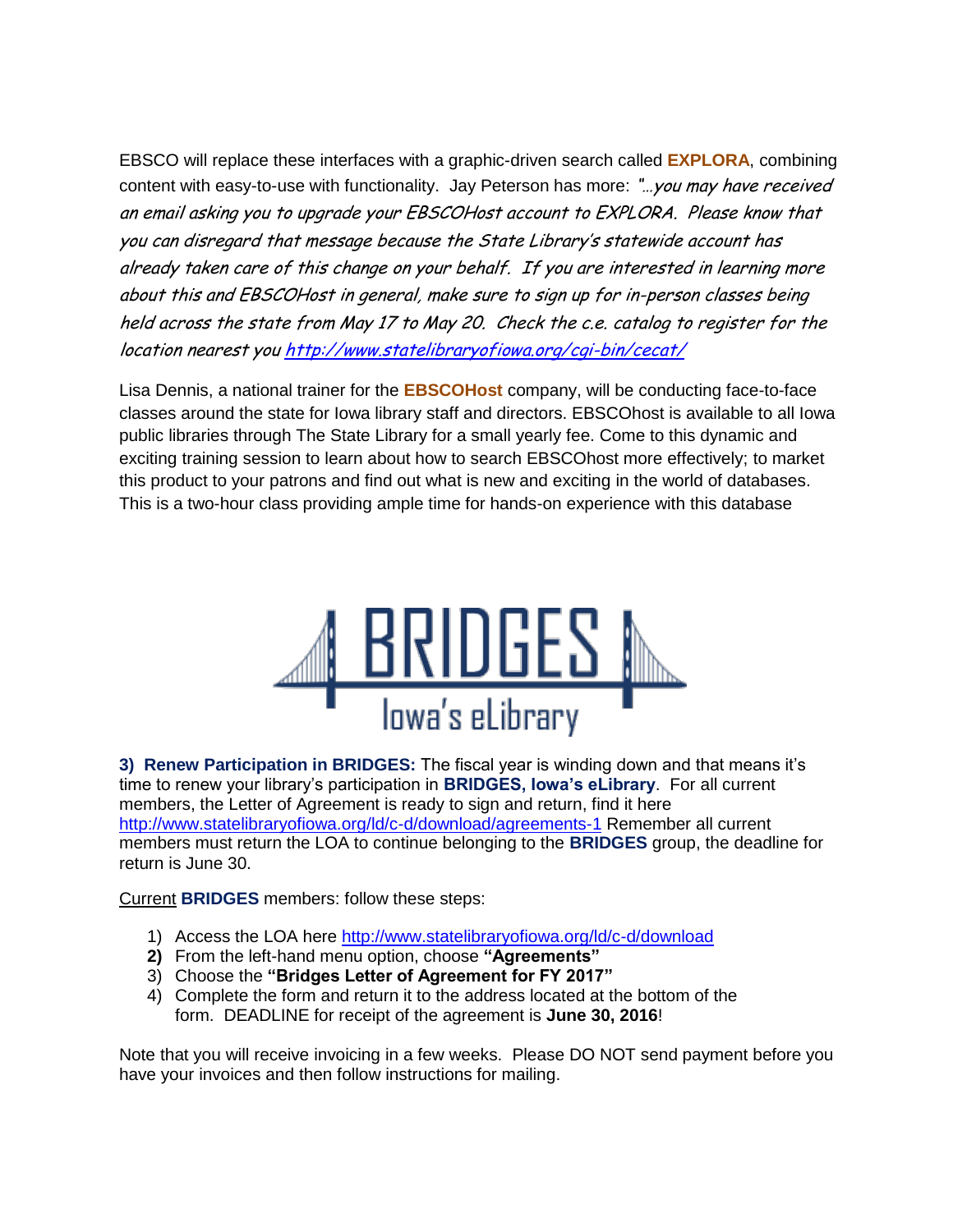For libraries joining **BRIDGES for the first time**, a similar Letter of Agreement will be ready soon and available here<http://www.statelibraryofiowa.org/ld/c-d/download>Libraries newly joining will need to return their LOA by late May, service is expected to go live in July, with the first payment will be due in August.

Contact your district office with questions!



**4) Choose Privacy Week May 1-7:** This is **Choose Privacy Week,** an annual recognition sponsored by ALA which promotes the importance of individual privacy in the age of technology. Equally significant is the role that public libraries play in protecting patron confidentiality

From the project website<https://chooseprivacyweek.org/> "…This year, **Choose Privacy Week** highlights the need to respect and protect students' and minors' privacy, especially in a time when technology, mobile computing, social media, and the growing adoption of "big data" analytics pose new threats to young people's privacy. Students in particular are increasingly subject to tracking and monitoring, as schools turn to web-based apps, virtual forums, social media, and other interactive technologies to deliver educational content and monitor student behavior both on-and-off campus. This year's theme, **"Respect Me, Respect My Privacy"** not only seeks to raise awareness of the growing threats to minors' personal privacy, but to inspire a new regard for young people's civil rights and personal dignity…"

At the **Choose Privacy Week** website, find the project blog, resource guide, video clips, and promo materials.